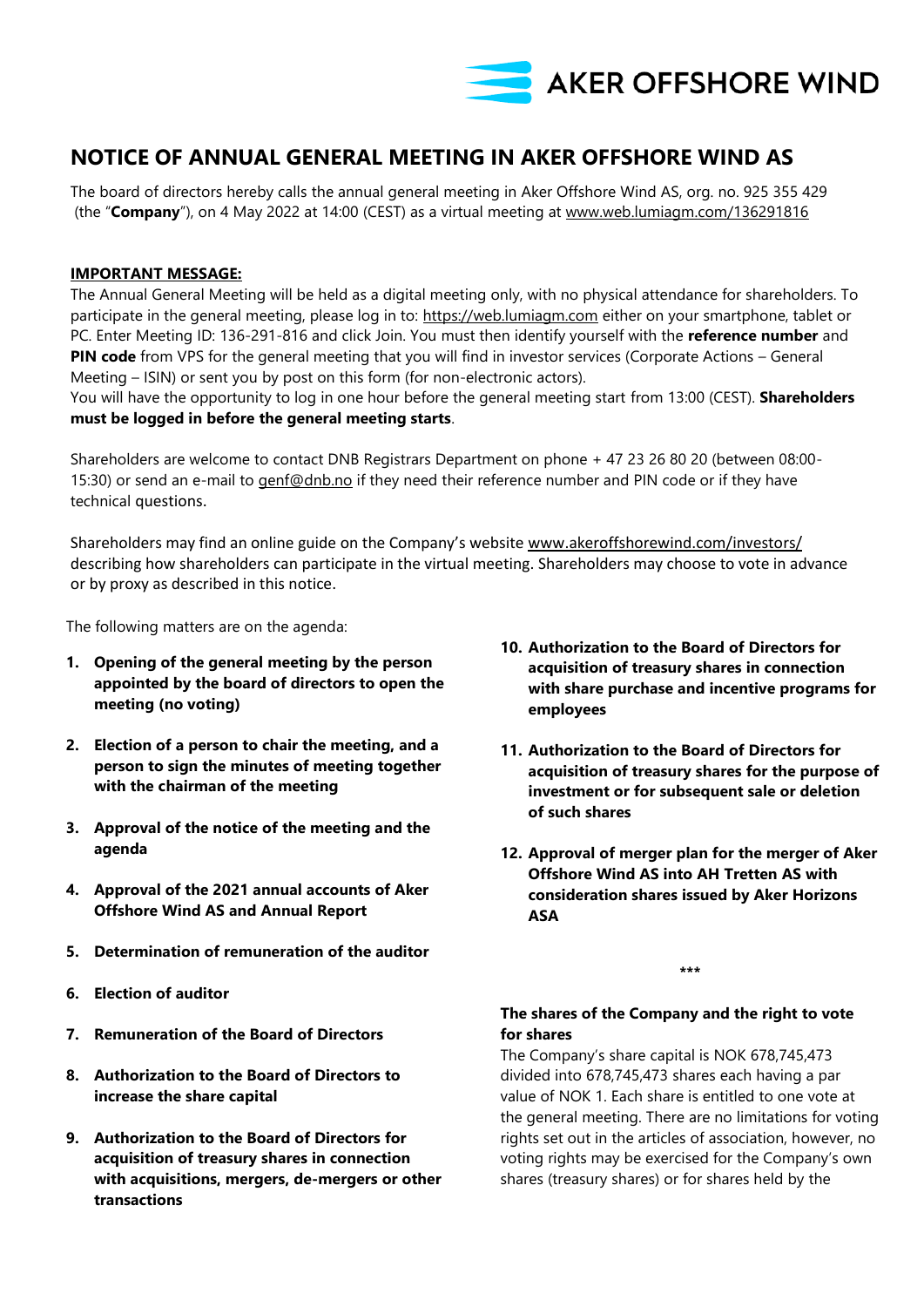Company's subsidiaries. As per the date hereof, the Company holds 17212 own shares. Each shareholder has the right to vote for the number of shares owned by the shareholder and registered on an account in the Norwegian Central Securities Depository (VPS) belonging to the shareholder at the time of the general meeting. If a shareholder has acquired shares and the share acquisition has not been registered with the Norwegian Central Securities Depository at the time of the general meeting, voting rights for the acquired shares may only be exercised if the acquisition is reported to the Norwegian Central Securities Depository and proven at the general meeting. In case of ownership transfer, the parties may agree that the seller can exercise the shareholder rights until the rights have been assumed by the acquirer.

Voting rights on shares registered in VPS accounts belonging to custodians, cf. the Norwegian Private Limited Liability Companies Act section 4-10, may from the Company's point of view, not be exercised, neither by the beneficial owner nor the custodian. However, the beneficial owner of the shares may exercise voting rights if he proves that he has taken the necessary actions to terminate the custodianship of the shares and that the shares will be transferred to an ordinary VPS account in the name of the owner. If the owner can prove that he has initiated such measures and that he has a real shareholder interest in the Company, he may, in the opinion of the Company, vote for the shares even if they are not yet registered in an ordinary VPS account.

## **The shareholders' rights**

A shareholder cannot demand that new items are added to the agenda when the deadline for such request has expired, cf. section 5-11 second sentence of the Norwegian Private Limited Liability Companies Act.

A shareholder has the right to make proposals for a resolution regarding the items which will be considered by the general meeting.

A shareholder has the right to require board members and the general manager to provide necessary information to the general meeting that may affect the approval of the annual accounts and the annual report and the consideration of matters submitted to shareholders for decision. The same applies to information regarding the Company's financial condition including information on other companies in which the Company participates and other matters to be addressed at the general meeting, unless the information required cannot be disclosed without causing disproportionate harm to the Company.

If additional information is necessary, and an answer cannot be given at the general meeting, a written answer shall be prepared within two weeks from the date of the general meeting. Such answer shall be available to the shareholders at the Company's premises and be sent to shareholders requesting the information. If the answer is considered material for evaluation of the circumstances mentioned in the previous paragraph, the answer should be sent to all shareholders with known address.

#### **Participation**

The annual general meeting will be held as a digital meeting via Lumi AGM on https://www.web.lumiagm.com/136291816. Click on the link or copy the URL of your browser to attend at the general meeting. Aker Offshore Wind AS meeting ID will be: 136-291-816.

By participating online via Lumi AGM shareholders can vote on each agenda item, submit written questions from smartphones, tablets or stationary devices as well as follow live webcast in English. No pre-registration is required for shareholders who want to participate, **but shareholders must be logged on before the general meeting starts**. Note that it will not be possible to log on to the meeting after it has started. We therefore encourage shareholders to log in well in advance of the general meeting. The general meeting is open for login one hour before start-up.

Secure identification of shareholders will be done using the PIN code and reference number listed on the attached form or on the shareholder's account in VPS Investor Services.

More information and guideline regarding digital participation via Lumi AGM is available on [www.akeroffshorewind.com/investors/.](http://www.akeroffshorewind.com/investors/)

#### **Proxy with or without voting instructions**

Instead of participating online, shareholders may prior to the annual general meeting vote in advance by proxy. Proxy with or without voting instructions can, if desirable, be given the Chair of the board of directors, or the person he appoints. Shareholders who wish to participate at the general meeting by proxy without